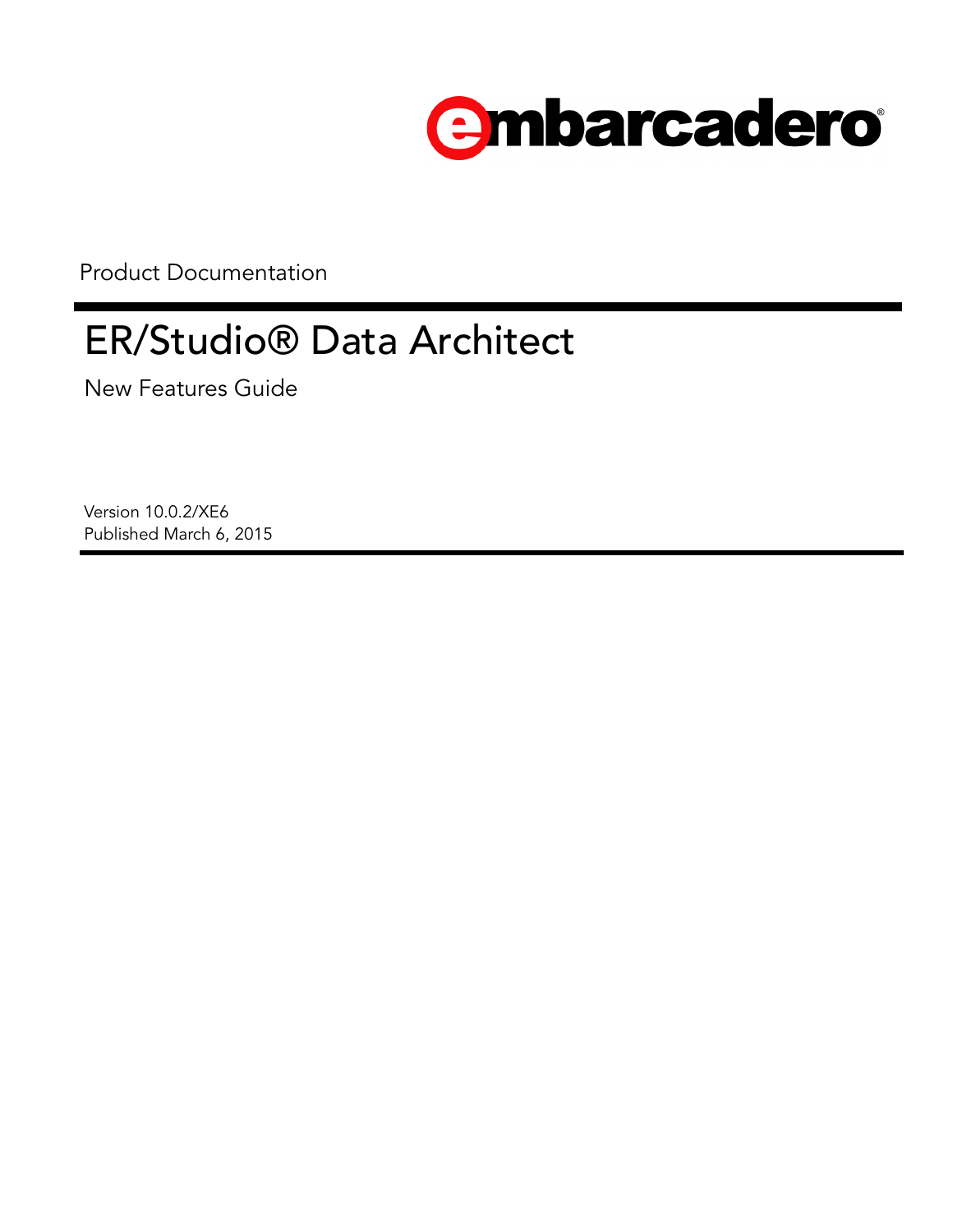© 2015 Embarcadero Technologies, Inc. Embarcadero, the Embarcadero Technologies logos, and all other Embarcadero Technologies product or service names are trademarks or registered trademarks of Embarcadero Technologies, Inc. All other trademarks are property of their respective owners.

Embarcadero Technologies, Inc. is a leading provider of award-winning tools for application developers and database professionals so they can design systems right, build them faster and run them better, regardless of their platform or programming language. Ninety of the Fortune 100 and an active community of more than three million users worldwide rely on Embarcadero products to increase productivity, reduce costs, simplify change management and compliance and accelerate innovation. The company's flagship tools include: Embarcadero® Change Manager™, CodeGear™ RAD Studio, DBArtisan®, Delphi®, ER/Studio®, JBuilder® and Rapid SQL®. Founded in 1993, Embarcadero is headquartered in San Francisco, with offices located around the world. Embarcadero is online at www.embarcadero.com.

March 6, 2015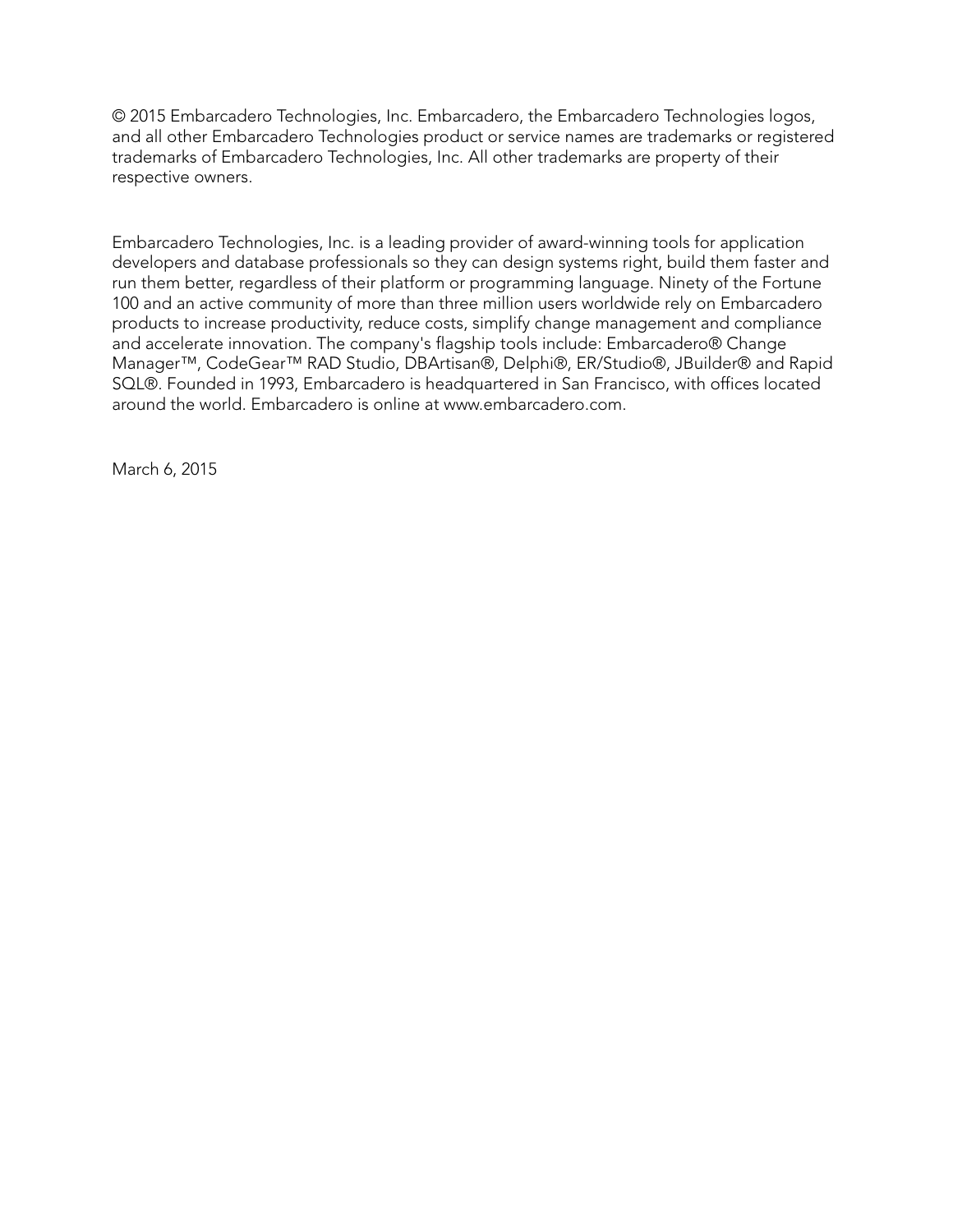### **Contents**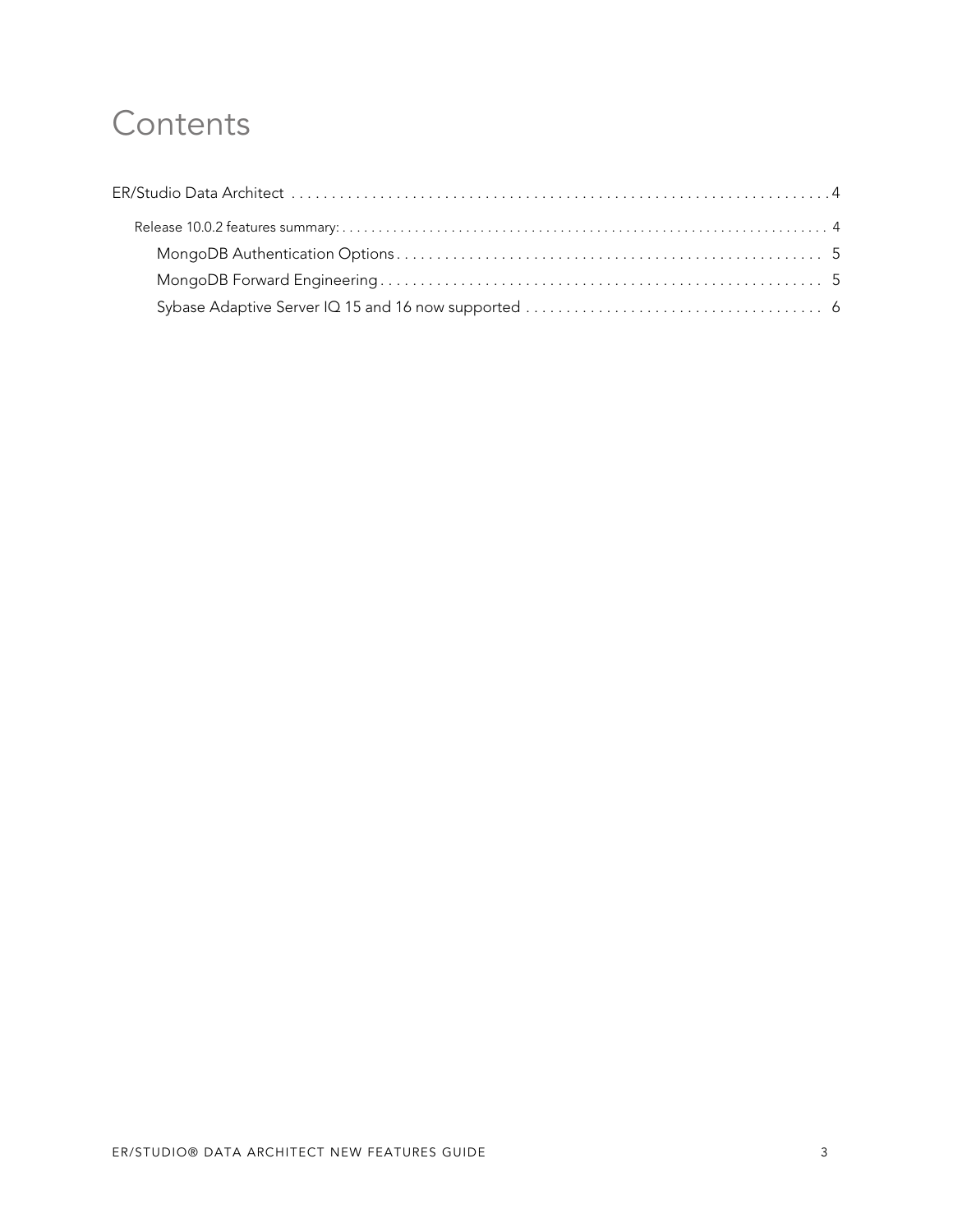## <span id="page-3-0"></span>ER/STUDIO DATA ARCHITECT

ER/Studio is a powerful data modeling and architecture solution that combines data, business process, and application modeling and reporting for data and enterprises of all sizes. Whether working with big data warehouses or relational databases, data management professionals use ER/Studio to easily capture and share models and metadata across the organization for improved alignment between business and IT.

#### <span id="page-3-1"></span>RELEASE 10.0.2 FEATURES SUMMARY:

In addition to the many bug fixes, this new release of ER/Studio Data Architect version 10.0.2 includes the following new features:

- [MongoDB Authentication Options](#page-4-0)
- [MongoDB Forward Engineering](#page-4-1)
- [Sybase Adaptive Server IQ 15 and 16 now supported](#page-5-0)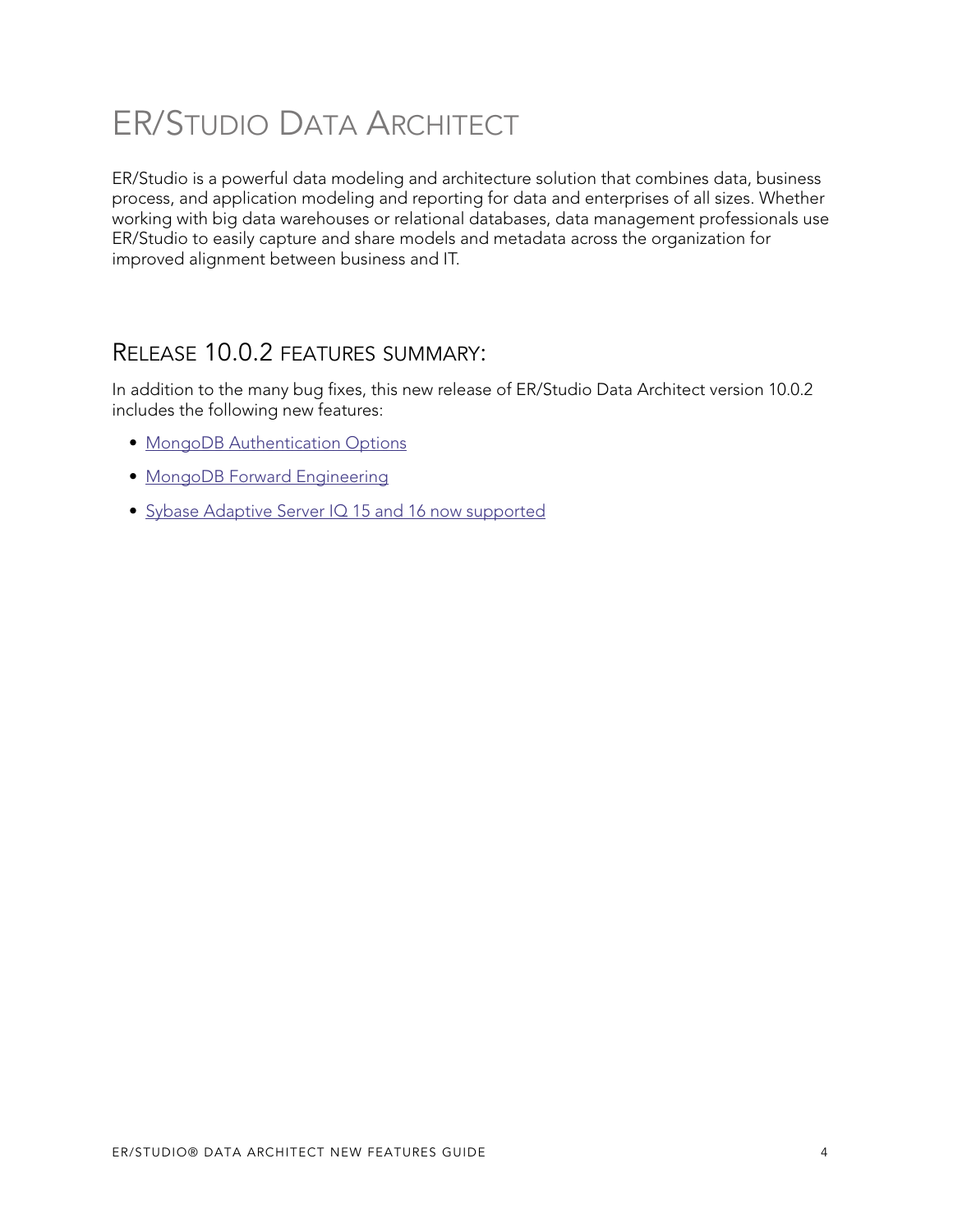#### <span id="page-4-0"></span>MONGODB AUTHENTICATION OPTIONS

When Reverse Engineering a MongoDB database, further authentication options are now available.

| x<br>MongoDB Advanced Login Options       |                                      |                                         |  |  |
|-------------------------------------------|--------------------------------------|-----------------------------------------|--|--|
| Authentication Type<br>Connection Options |                                      |                                         |  |  |
| C MongoDB-CR                              | Timeout (sec):<br>$\nabla$ Lise SSL. | 20                                      |  |  |
| C Kerberos (GSSAPI)                       | sslCAFile:                           | <051\documents\rootcert.crt<br>$\cdots$ |  |  |
| X.509 Certificate (SSL)                   | secondary<br>Read Preference:        |                                         |  |  |
|                                           | Replica Set Name:                    |                                         |  |  |
|                                           | <b>Additional Hosts:</b>             |                                         |  |  |
| Authentication Options                    |                                      |                                         |  |  |
| usr051<br>User Name:                      |                                      |                                         |  |  |
| Password:                                 |                                      |                                         |  |  |
| \$external<br>Authentication DB:          |                                      | l <b>⊽</b> Use Default                  |  |  |
| sslPEMKeyFile:                            | C:\Users\usr051\documents\acmk.pem   | $\cdots$                                |  |  |
| PEMKeyPassword:                           | *****************                    |                                         |  |  |
| Service Name:<br>MongoDB                  |                                      | ⊽<br>Use Default                        |  |  |

#### <span id="page-4-1"></span>MONGODB FORWARD ENGINEERING

Using the The DDL Generation Wizard it is now possible forward engineer a MongoDB database.